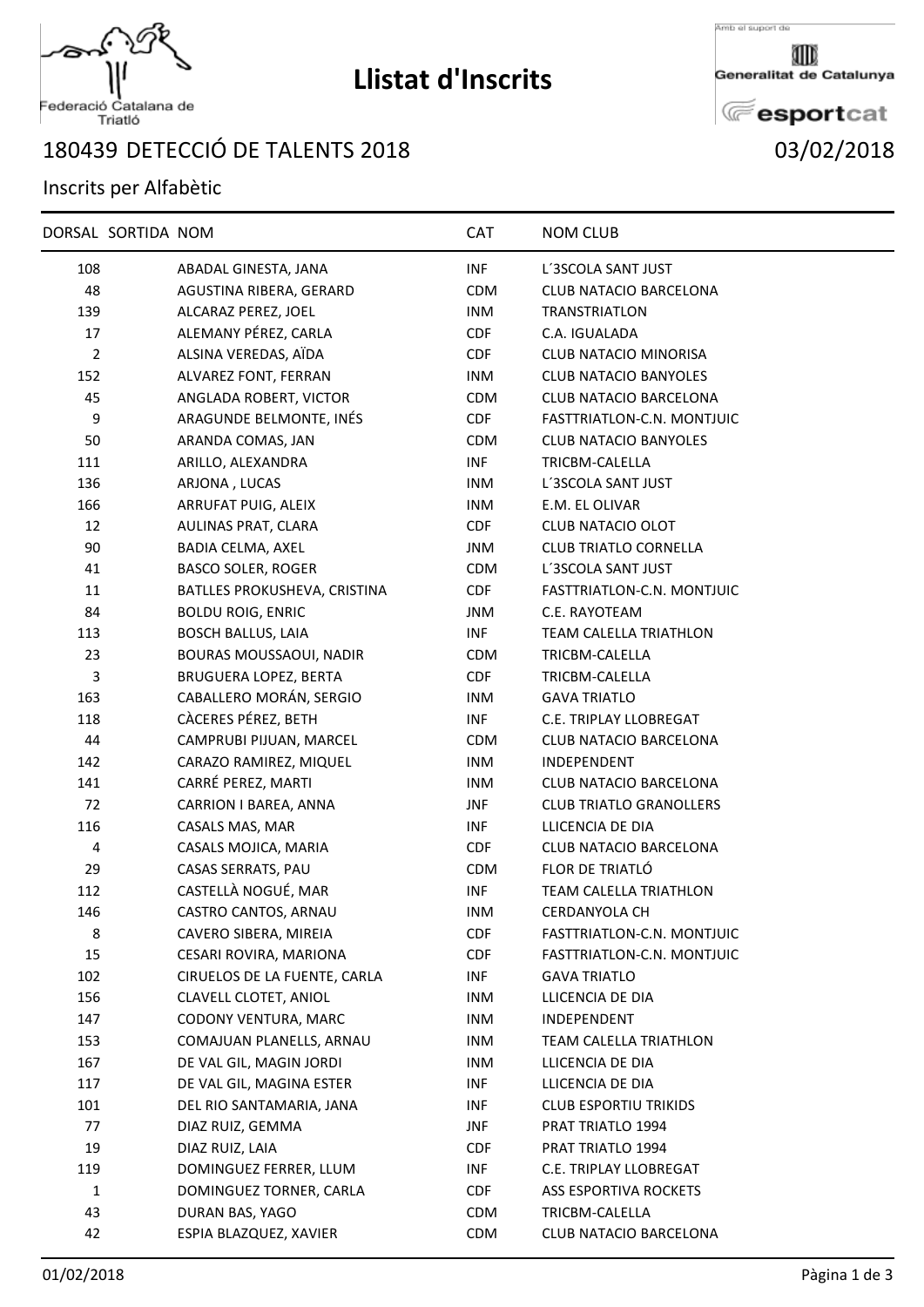| 157 | ESPINOSA VALERO, ALEX        | <b>INM</b> | CLUB NATACIO BANYOLES              |
|-----|------------------------------|------------|------------------------------------|
| 106 | ESTRADÉ MORAGAS, ABRIL       | <b>INF</b> | L'3SCOLA SANT JUST                 |
| 155 | FERNANDEZ HERNANDEZ, POL     | <b>INM</b> | CERDANYOLA CH                      |
| 25  | FERNANDEZ SERRANO, MARC      | <b>CDM</b> | <b>CLUB NATACIO MINORISA</b>       |
| 154 | FERRANDO SALARICH, VICTOR    | <b>INM</b> | <b>GAVA TRIATLO</b>                |
| 34  | FORCADELL FARELL, RAFAEL     | <b>CDM</b> | CLUB NATACIO BARCELONA             |
| 171 | FORNS ORTEGA, LLEIR          | INM        | C. TRIATLO MONTORNES               |
| 20  | GAGO GONZÁLEZ, MARTA         | <b>CDF</b> | C.N. BADALONA                      |
| 38  | <b>GARCIA MARTIN, ALONSO</b> | <b>CDM</b> | L'3SCOLA SANT JUST                 |
| 27  | GONZALEZ GARCIA, JUAN        | <b>CDM</b> | FLOR DE TRIATLÓ                    |
| 132 | GONZALEZ GARRIGA, SERGI      | <b>INM</b> | <b>INDEPENDENT</b>                 |
| 145 | <b>GRAU RIBAS, FERRAN</b>    | <b>INM</b> | CLUB NATACIO BARCELONA             |
| 129 | GUZMÁN JIMENEZ, ORIOL        | <b>INM</b> | C.E. ESCOLA FES TRI TIANA          |
| 85  | HERNANDEZ SERRANO, ALBERT    | JNM        | <b>CLUB TRIATLO GRANOLLERS</b>     |
| 92  | HINOJOSA IRANZO, ÓSCAR       | JNM        | FASTTRIATLON-C.N. MONTJUIC         |
| 40  | IBAÑEZ PINA, NIL             | <b>CDM</b> | L'3SCOLA SANT JUST                 |
| 74  | IBARRA CAZORLA, ÈLIA         | JNF        | FASTTRIATLON-C.N. MONTJUIC         |
| 16  | IBARRA CAZORLA, JUDIT        | <b>CDF</b> | FASTTRIATLON-C.N. MONTJUIC         |
| 87  | LARRUY GILABERT, JORDI       | JNM        | C.E. RAYOTEAM                      |
| 49  | LÁZARO DÍAZ, JOAQUÍN         | <b>CDM</b> | FASTTRIATLON-C.N. MONTJUIC         |
| 162 | LEDESMA BUSCART, BERNAT      | <b>INM</b> | LLICENCIA DE DIA                   |
| 123 | LLAURADO VERNET, CESC        | <b>INM</b> | C.N. REUS PLOMS                    |
| 143 | LLOPIS I ARAGONES, JAN       | <b>INM</b> | CLUB NATACIO BARCELONA             |
| 107 | LÓPEZ ESTEVE, ARIADNA        | INF        | L'3SCOLA SANT JUST                 |
| 5   | LOPEZ RAMENTOL, ANDREA       | <b>CDF</b> | TRIACTIV LANZAROTE                 |
| 125 | MARFIL BOLADERAS, KEVIN      | <b>INM</b> | CLUB NATACIO MINORISA              |
| 170 | MARTINEZ MOLANO, BERNAT      | <b>INM</b> | INDEPENDENT                        |
| 53  | MARTINEZ VALENTIN, SERGI     | <b>CDM</b> | C.E.E. SANT GERVASI                |
| 115 | MARTÍN-MORA SEGURA, NORA     | <b>INF</b> | LLICENCIA DE DIA                   |
| 71  | MARTÍN-MORA, MARTA           | <b>JNF</b> | FASTTRIATLON-C.N. MONTJUIC         |
| 54  | MATEO GRAU, ALBERT           | <b>CDM</b> | C.E. RAYOTEAM                      |
| 46  | MAURUS MAYORAL, PAUL LUCAS   | CDM        | <b>CLUB NATACIO BARCELONA</b>      |
| 122 | MERCADÉ PUJADAS, GUILLEM     | <b>INM</b> | <b>CLUB ESPORTIU TRIKIDS</b>       |
| 60  | MOJICA BAQUERO, JOAQUIN      | <b>CDM</b> | <b>CLUB NATACIO BARCELONA</b>      |
| 158 | MOLINA GARCIA, IAN           | INM        | C.E. RAYOTEAM                      |
| 36  | MONELLS MARTI, POL           | <b>CDM</b> | <b>CLUB NATACIO OLOT</b>           |
| 134 | MONTANO, JACOPO              | INM        | L'3SCOLA SANT JUST                 |
| 28  | MONTEMAYOR MAS, ERIC         | <b>CDM</b> | FLOR DE TRIATLÓ                    |
| 124 | MONTIEL MORENO, JAN          | INM        | <b>CLUB NATACIO MINORISA</b>       |
| 24  | MONTIEL MORENO, ORIOL        | <b>CDM</b> | <b>CLUB NATACIO MINORISA</b>       |
| 13  | MORAGAS MOLINA, HELENA       | CDF        | L'3SCOLA SANT JUST                 |
| 91  | MORALES FAURA, ALBERT        | JNM        | FASTTRIATLON-C.N. MONTJUIC         |
| 18  | MORENO MONTEYS, MARTINA      | CDF        | C.N. VIC-ETB                       |
| 14  | MUSTÉ DUEÑAS, ITZEL          | <b>CDF</b> | L'3SCOLA SANT JUST                 |
| 105 | NADAL AIXENDRI, ANNA         | INF        | C.E. TRILERCAVONS TERRES DE L'EBRE |
| 114 | NARCISO BASCOMPTE, BERTA     | <b>INF</b> | LLICENCIA DE DIA                   |
| 121 | NICOLÁS COSO, PAU            | INM        | <b>CLUB ESPORTIU TRIKIDS</b>       |
| 7   | NOGUERA SALMERON, NURIA      | <b>CDF</b> | CLUB NATACIO MINORISA              |
| 160 | NOMDEDEU LÓPEZ, JORDI        | <b>INM</b> | LLICENCIA DE DIA                   |
| 150 | OLIINYCHENKO, YAROSLAV       | <b>INM</b> | INDEPENDENT                        |
| 37  | PALMA NOGUE, MARTI           | <b>CDM</b> | <b>CLUB NATACIO OLOT</b>           |
| 126 | PALOMINO RAFFO, TEO          | INM        | TRICBM-CALELLA                     |
| 103 | PANIAGUA VIDAL, ALBA         | INF        | C.E. ESCOLA FES TRI TIANA          |
| 56  | PARDO IGLESIAS, ASIER        | <b>CDM</b> | <b>CLUB NATACIO SITGES</b>         |
| 138 | PASTOR GALTÉS, MARTÍ         | <b>INM</b> | L'3SCOLA SANT JUST                 |
| 137 | PEREZ FLORES, MARC           | <b>INM</b> | L'3SCOLA SANT JUST                 |